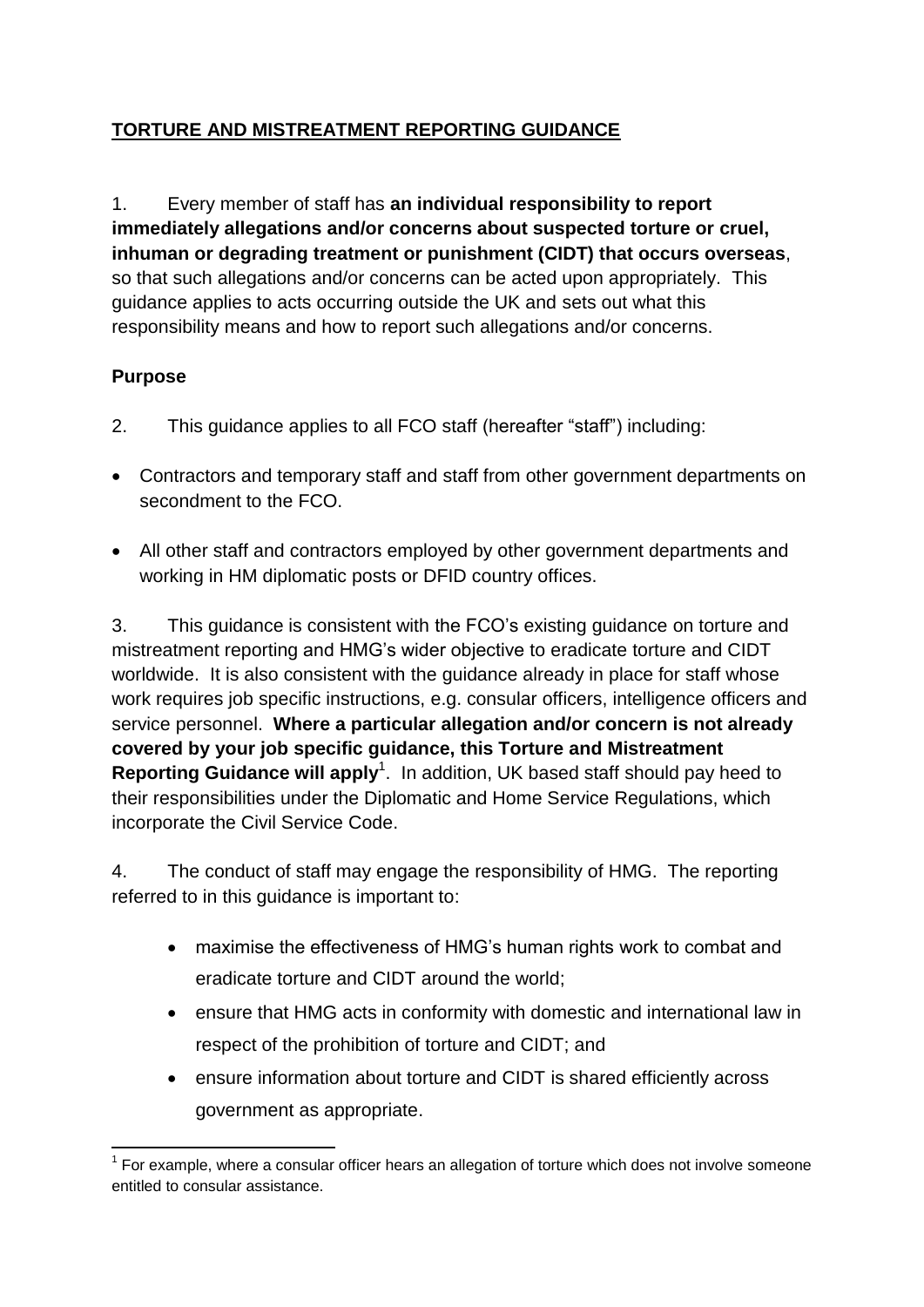#### **UK Policy on torture and CIDT**

5. The United Kingdom Government"s policy is clear – we do not participate in, solicit, encourage or condone the use of torture or CIDT for any purpose. We have consistently made clear our absolute opposition to such behaviour and our determination to combat it wherever and whenever it occurs. We take all allegations and/or concerns of torture and CIDT very seriously and will follow up with action, as appropriate.

# **What is torture and CIDT?**

## **Torture**

6. There is an absolute prohibition of torture in international law and a clear definition of what constitutes torture. No derogation from this prohibition is permitted, even in times of war or public emergency. It is an offence under UK law. $2$  It includes the intentional infliction of severe mental or physical pain or suffering by a public official, in the performance or purported performance of his duties.

## **CIDT**

7. There is also an absolute prohibition on CIDT, but there is no agreed or exhaustive definition of what constitutes CIDT. The UK Government considers that the following practices, which are not an exhaustive list, could constitute CIDT:

- use of stress positions;
- sleep deprivation:
- methods of obscuring vision or hooding (except where these do not pose a risk to the detainee"s physical or mental health and are necessary for security reasons during arrest or transit);
- physical abuse or punishment of any sort;
- withdrawal of food, water or medical help;
- degrading treatment (sexual embarrassment, religious taunting etc); and
- deliberate use of "white" or other noise.

8. Individual instances of mistreatment that might in isolation constitute CIDT could amount to torture in circumstances in which, for example, the mistreatment is prolonged or coincides with other measures.

 2 The full definition is in section 134 of the Criminal Justice Act 1988.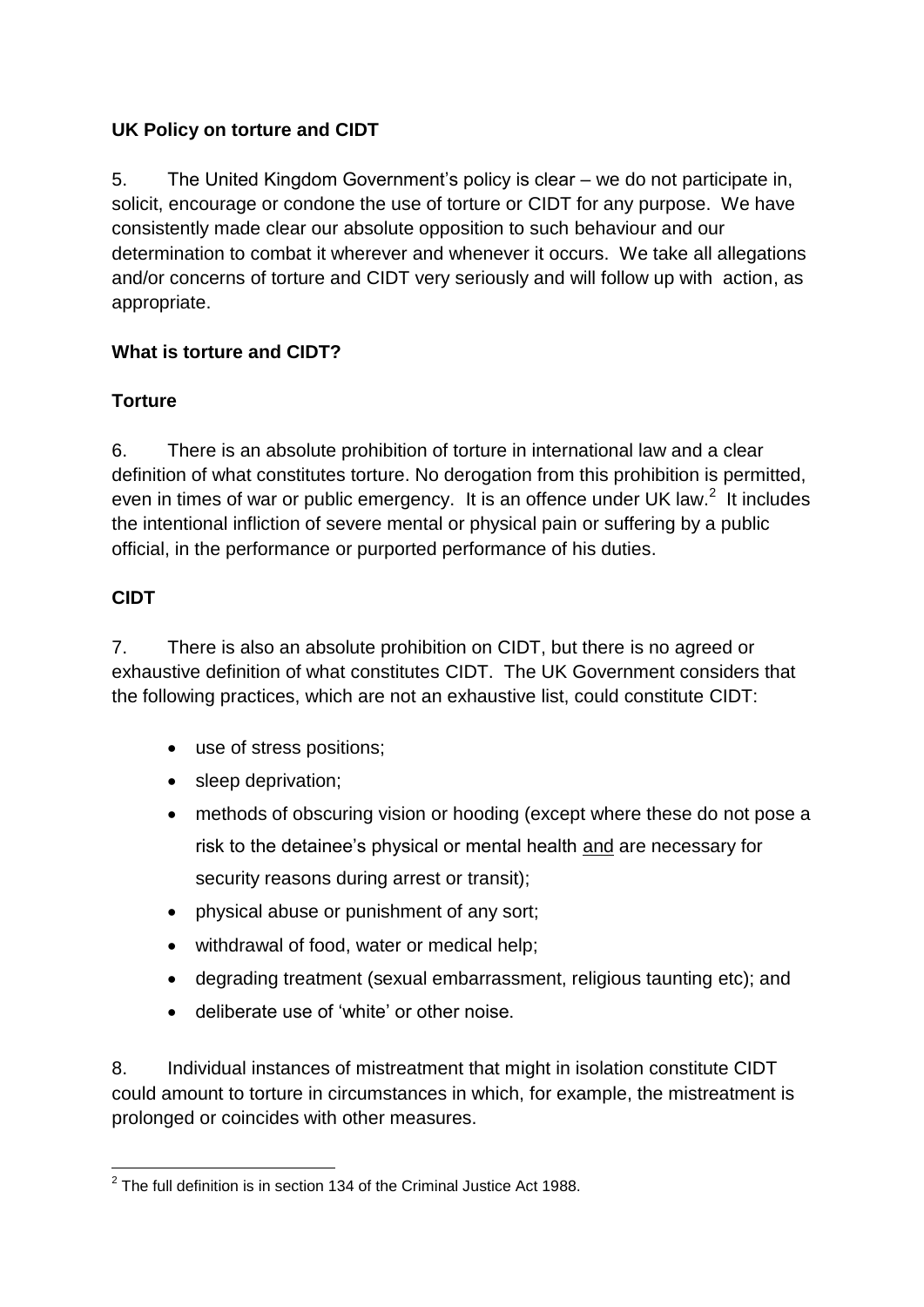9. Signs that someone is being tortured or mistreated may include rashes, weight gain, weight loss, alertness, rapid or particularly slow eye movements in addition to more obvious evidence.

#### **How to report**

| 10.         | The table below sets out the reporting action that must be taken in different |  |
|-------------|-------------------------------------------------------------------------------|--|
| situations: |                                                                               |  |

|   | <b>Situation</b>                           | <b>Reporting Action</b>                         |
|---|--------------------------------------------|-------------------------------------------------|
| 1 | Allegations and/or concerns                | You must immediately report this to your line   |
|   | about incidents of possible                | manager and Head of Mission so that             |
|   | torture or CIDT involving any              | appropriate action can be taken. This will      |
|   | staff or other UK personnel                | include informing the relevant Directorate in   |
|   | as either alleged perpetrator <sup>3</sup> | London and informing the Head of Human          |
|   | or victim.                                 | <b>Rights and Democracy Department (HRDD)</b>   |
| 2 | Allegations and/or concerns                | that a report has been made. If you do not      |
|   | about incidents of possible                | wish to make the report to your Head of         |
|   | torture or CIDT involving any              | Mission, you should consult other senior        |
|   | specific foreign public                    | personnel as appropriate (including the FCO     |
|   | authority, part thereof or                 | Legal Adviser).                                 |
|   | official with whom HMG is                  |                                                 |
|   | actively working, co-operating             | If you are seconded to the FCO, you must        |
|   | or assisting.                              | also inform the appropriate point of contact in |
|   |                                            | your parent department and ensure that your     |
|   |                                            | department's Legal Adviser is aware.            |
| 3 | Allegations and/or concerns                | If you are a member of Consular Staff, you      |
|   | about incidents of possible                | should follow the Consular Guidance to report   |
|   | torture or CIDT inflicted upon             | this. If you are not a member of Consular       |
|   | any British national (including            | Staff, you must immediately report this to your |
|   | dual nationals), or others who             | line manager, Head of Mission and consular      |
|   | may be eligible for or to                  | staff at post so that they can inform Consular  |
|   | whom we have extended                      | Directorate in London as set out in the         |
|   | consular assistance.                       | Consular Guidance.                              |
|   |                                            |                                                 |
|   |                                            | If you are seconded to the FCO, you must        |
|   |                                            | also inform the appropriate point of contact in |
|   |                                            | your parent department and ensure that your     |
|   |                                            | department's Legal Adviser is aware.            |

 3 This includes primary and secondary actors (i.e. those who solicit, encourage, condone or participate in any torture or CIDT).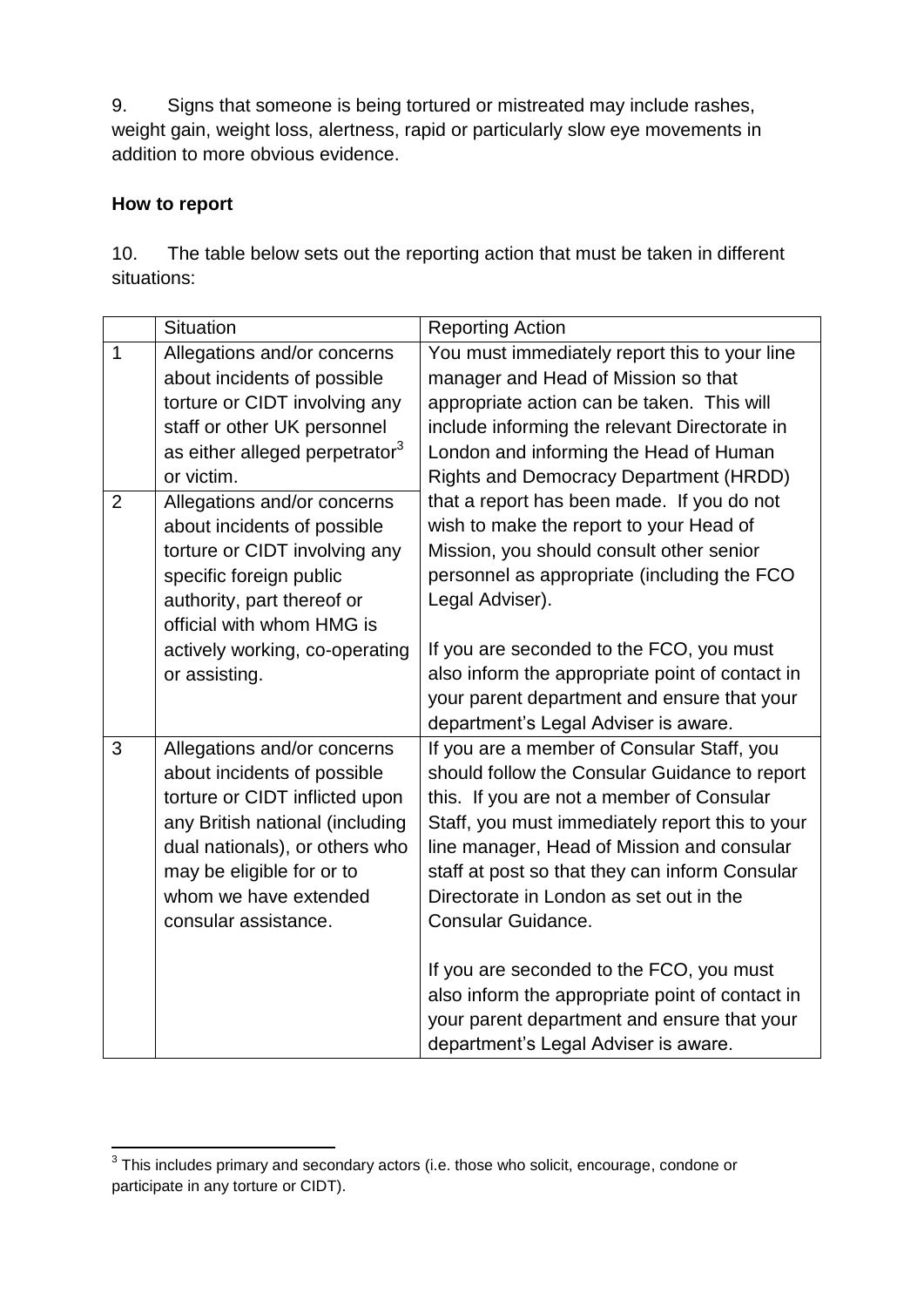| $\overline{4}$ | Allegations and/or concerns    | You must report other incidents to HRDD and  |
|----------------|--------------------------------|----------------------------------------------|
|                | about incidents of possible    | to the relevant geographical department in a |
|                | torture or CIDT inflicted upon | timely manner. $4$                           |
|                | any other person.              |                                              |

#### **What to report**

11. All reports should include as much of the following information as is already in your possession:

- Full name and nationality of alleged victim, including any link to the UK, date of birth and passport details;
- Full name(s) of alleged perpetrator(s) and name of authority/organisation;
- Location of alleged incident;
- Reason for detention (e.g. criminal, terrorism, political etc), if relevant;
- Name of detaining authority if different from that of the alleged perpetrator;
- Allegations made and date of alleged mistreatment;
- How the alleged incident was reported to you (name, date, location);
- Whether we have been asked by or have permission from the alleged victim or someone representing him/her to raise the incident with the authorities of the state concerned and/or his/her family or other persons;
- Any wider reactions to the alleged incident (e.g. any media, NGO, state reactions);
- Whether any action has been taken by you or others.

12. Staff have a responsibility to, and there is a strong expectation that they will, report allegations and/or concerns about torture or CIDT that come to their attention at all times, including outside work hours.

13. FCO London will record reports made in accordance with this guidance, acknowledge receipt of your report in writing and take appropriate action with the information you provide, including informing other government departments as well as police and Ministers if necessary. **When considering how to act, senior personnel will also have careful regard to any risks to you, other staff or to any other person that may be affected.**

**<sup>.</sup>**  $4$  In the case of open source or mass reporting, e.g. newspaper articles or NGO reports, please discuss with HRDD how you should report this information.